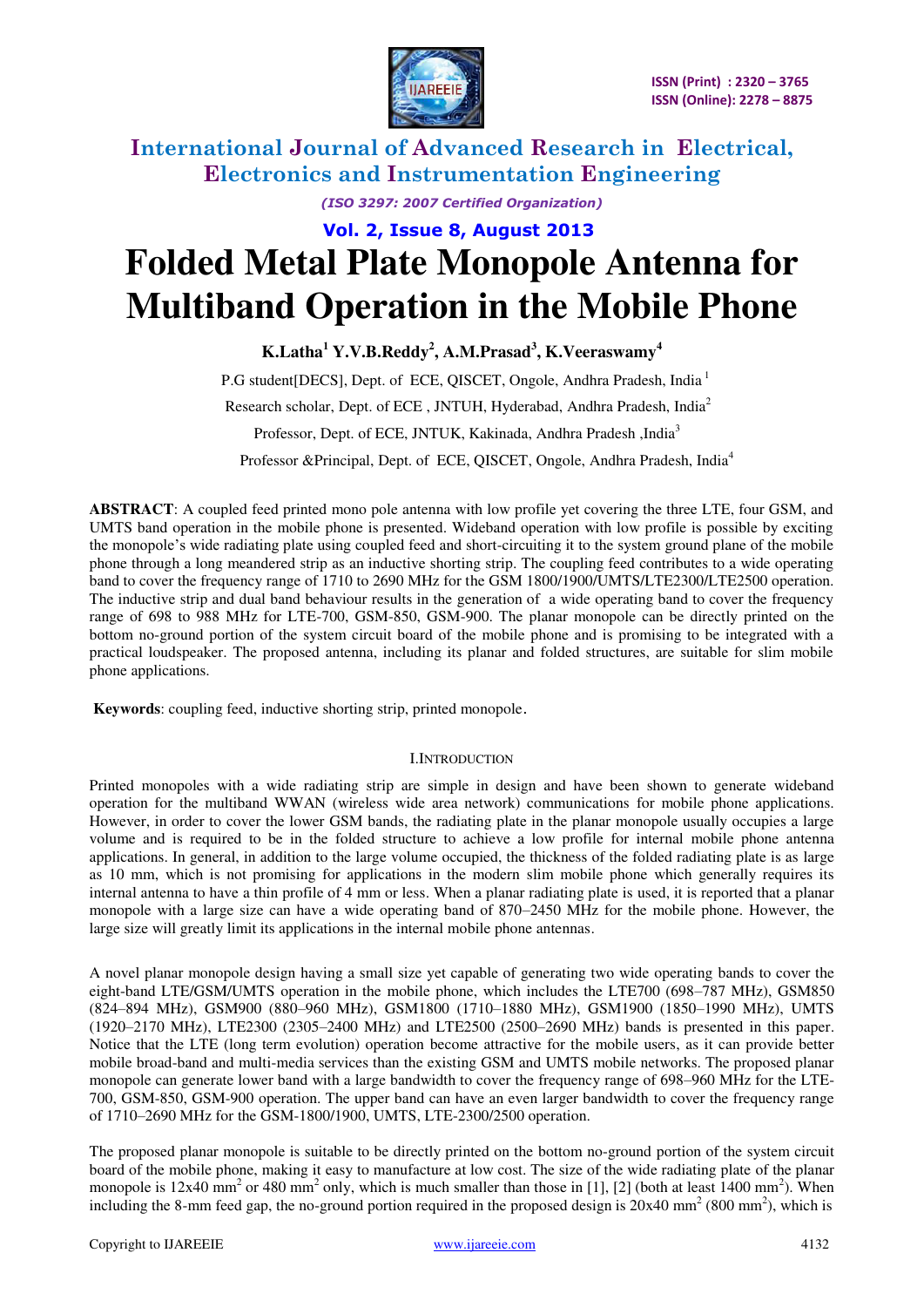

#### *(ISO 3297: 2007 Certified Organization)*

## **Vol. 2, Issue 8, August 2013**

much less than that  $(1500 \text{ mm}^2)$  in [9]. The antenna can also be integrated with nearby peripherals in a compact configuration. To achieve small size yet wideband operation, the proposed planar monopole is excited using a coupling feed and short-circuited to the system ground plane of the mobile phone through a long meandered strip as an inductive shorting strip. Detailed effects of the coupling feed and the inductive shorting strip are discussed in the communication.

Further, the radiating plate of the proposed antenna can be folded into a thin structure to occupy a small volume for the eight-band LTE/GSM/UMTS operation. In this case, by including the 8-mm feed gap between the radiating plate and the system ground plane of the mobile phone, the antenna also shows a low profile to the bottom edge of the ground plane. Details of the proposed antenna are presented.

#### II.PROPOSED ATENNA

Fig. 1(a) shows the dimensional details of the proposed monopole with a coupling feed and an inductive shorting strip for the eight-band LTE/GSM/UMTS operation. Dimensions of the metal pattern of the antenna are given in Fig. 1(b). A 0.8-mm thick FR4 substrate with relative permittivity of 4.4 is used as the system circuit board of the mobile phone. The 1-mm thick plastic casing (relative permittivity 3.0 and conductivity 0.02 S/m) enclosing the circuit board as the plastic casing of a slim mobile phone has a thin profile of 9.8 mm. On the circuit board there is a printed system ground plane of size  $40x100$  mm<sup>2</sup> and a no-ground portion of size  $40x20$  mm<sup>2</sup>. The planar monopole is printed on the bottom no-ground portion of the circuit board and comprises a wide radiating plate of size 12x40 mm<sup>2</sup>. Between the radiating plate and the ground plane, there is a feed gap of 8 mm. A simple coupling strip of length 12.5 mm, which is connected to the 50-ohm micro-strip feed line printed on the circuit board through a 8-mm long metal strip across the feed gap, capacitively excites the radiating plate. Across the feed gap, there is also a long meandered metal strip to short circuit the radiating plate to the ground plane. The meandered metal strip has a length of about 31 mm and a narrow width of 0.3 mm and behaves like a simple shorting strip loaded with a chip inductor. The meandered metal strip is hence considered as an inductive shorting strip here.

The coupling feed used in this design effectively compensates for the large inductive reactance over a wide frequency range, particularly over the desired upper band of 1710–2690 MHz. This leads to a very wide operating band obtained for the antenna's upper band to cover the GSM-1800, GSM-1900, UMTS, LTE-2300, and LTE-2500 operation. This coupling feed consequence is different from that applied for the internal WWAN antennas for mobile phone or notebook computer applications, in which the coupling feed mainly leads to enhanced bandwidth for the antenna's lower band at about 900 MHz or causes the excitation of the one-eighth-wavelength resonant mode as the antenna's lowest mode for the 900-MHz band operation.



Fig. 1.(a) Dimensional details of the proposed monopole Fig. 1.(b) Plastic casing and coupling feed strip

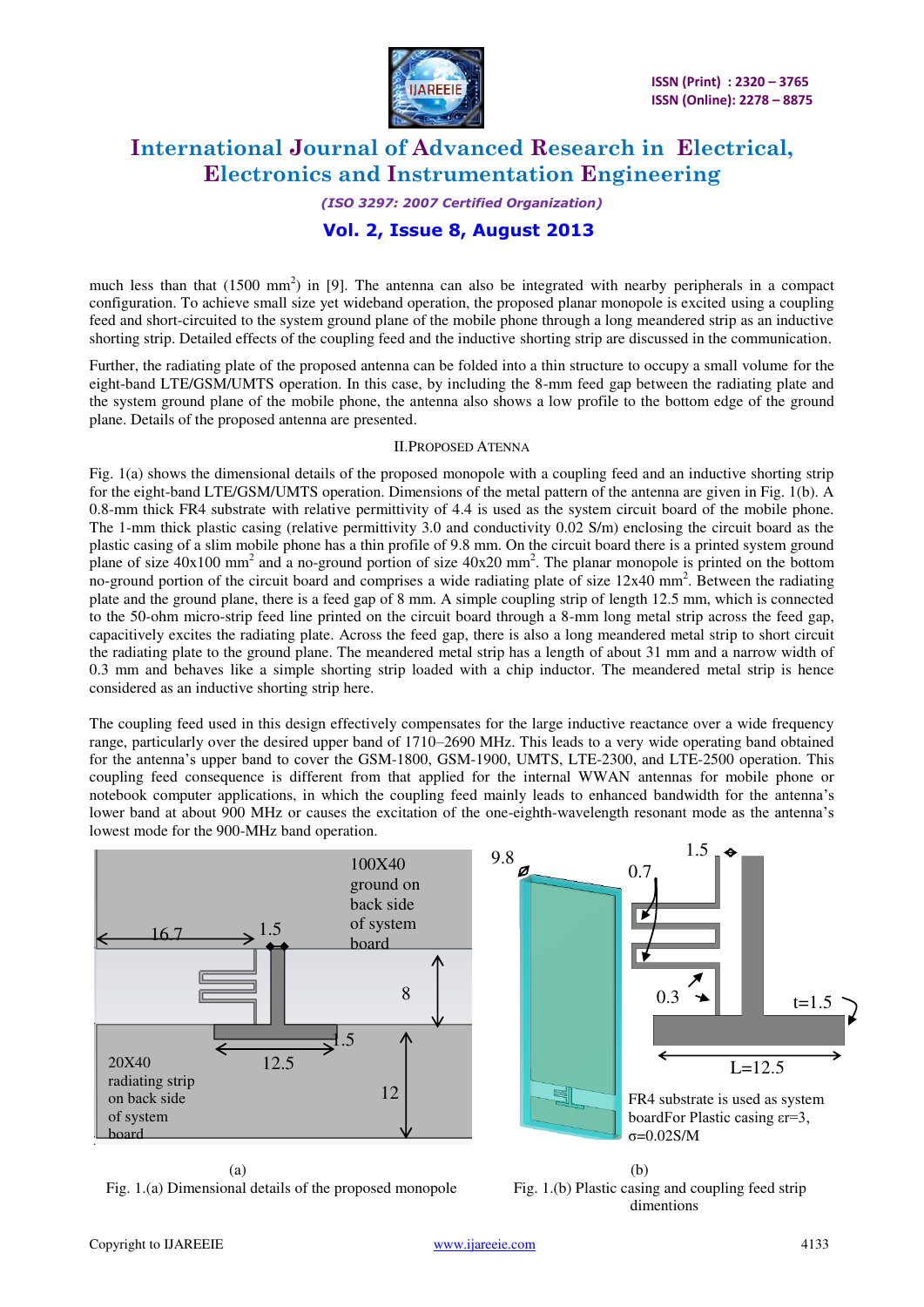

## *(ISO 3297: 2007 Certified Organization)*

## **Vol. 2, Issue 8, August 2013**

The coupling-feed effect obtained here is different because of the use of the wide radiating plate in the proposed design, which is different from the long, narrow radiating strips. A short (8mm) coupling T-strip protruded from the ground plane gives a different coupling-feed effect in the proposed design from the use of long coupling-feed strips.

By including the use of the inductive shorting strip, a wide lower band to cover the frequency range of 698–960 MHz for the LTE-700, GSM-850, and LTE-900 operation can be generated. Effects of the inductive shorting strip on the generation of the antenna's wide lower band are promising and should be selected properly to have desired bands. Also note that without the use of the wide radiating plate, that is, when the width of the radiating plate is decreased (the preferred width is 12 mm in this design), good impedance matching over the desired wide frequency range of 698–960 MHz cannot be achieved.

It easy to fine-tune the desired lower and upper bands for the antenna to cover the eight-band LTE/GSM/UMTS operation, because even there are large effects of the inductive shorting strip on the antenna's lower band, the impedance matching for frequencies over the desired upper band of 1710–2690 MHz is relatively slightly affected. Moreover position of monopole has impact on generating the SAR. It is advantageous to place antenna at the bottom edge of the system board as this gives the required less SAR values.

#### III.RESULTS

Fig. 2 shows the simulated return loss of the proposed antenna. The measured data agree with the simulated results obtained using CST MWS. With the -6dB S11 bandwidth definition, which is widely used as the design specification of the internal mobile phone antenna for WWAN communications, two wide operating bands are obtained.

The lower band shows a wide bandwidth of 480 MHz (690–1208 MHz), while the upper band has an even wider bandwidth of 1050 MHz (1670–2720 MHz). The wide lower and upper bands cover the LTE-700, GSM-850, GSM-900 and GSM-1800, GSM-1900, UMTS, LTE-2300 and LTE-/2500 operation, respectively.

Fig. 3 shows the comparison of the simulated return loss for the proposed antenna, the case with a antenna at top of system board and the case with a antenna at bottom of the system board. From the results of two positions, a much similar bandwidth for both is seen.

Fig 4. Shows the simulated return loss as a function of length (L) of the coupling strip. It is obvious that as the length of coupling strip increases, lower bandwidth is not enough to cover the desired frequency bands.



Fig. 2 simulated return loss of the proposed antenna.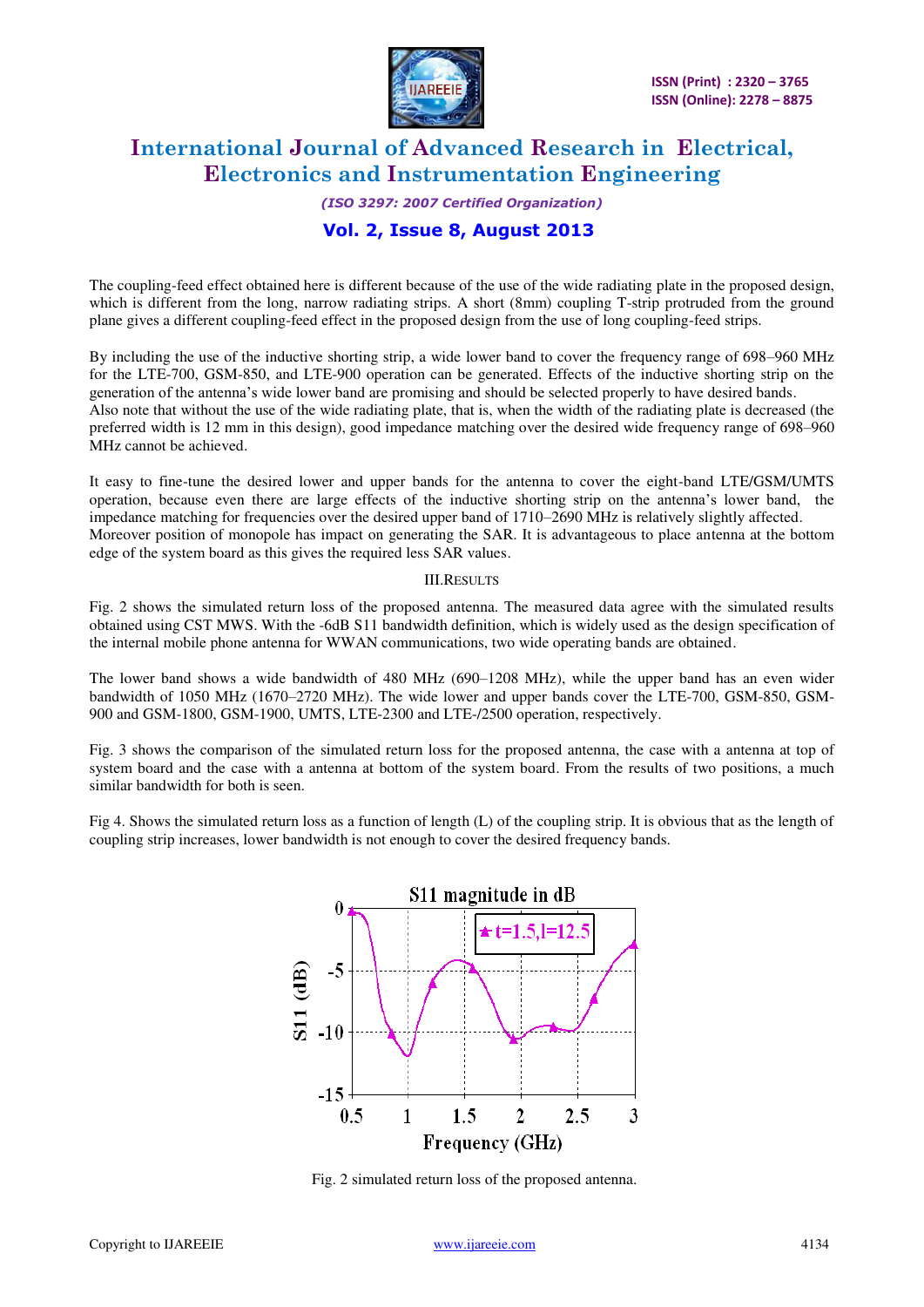

*(ISO 3297: 2007 Certified Organization)*   **Vol. 2, Issue 8, August 2013**



 Fig.3 Simulated return loss as a function of the position of antenna on system board. Other dimensions are the same as in Fig. 1.



 Fig.4 Simulated return loss as a function of the length L of the coupling strip. Otherdimensions are the same as in Fig. 1

 Fig 5. Shows the simulated return loss as a function of width (t) of the coupling strip. It is obvious that as the width of coupling strip increases,lower band decreases



Fig.5 Simulated return loss as a function of the width t of the coupling strip.

.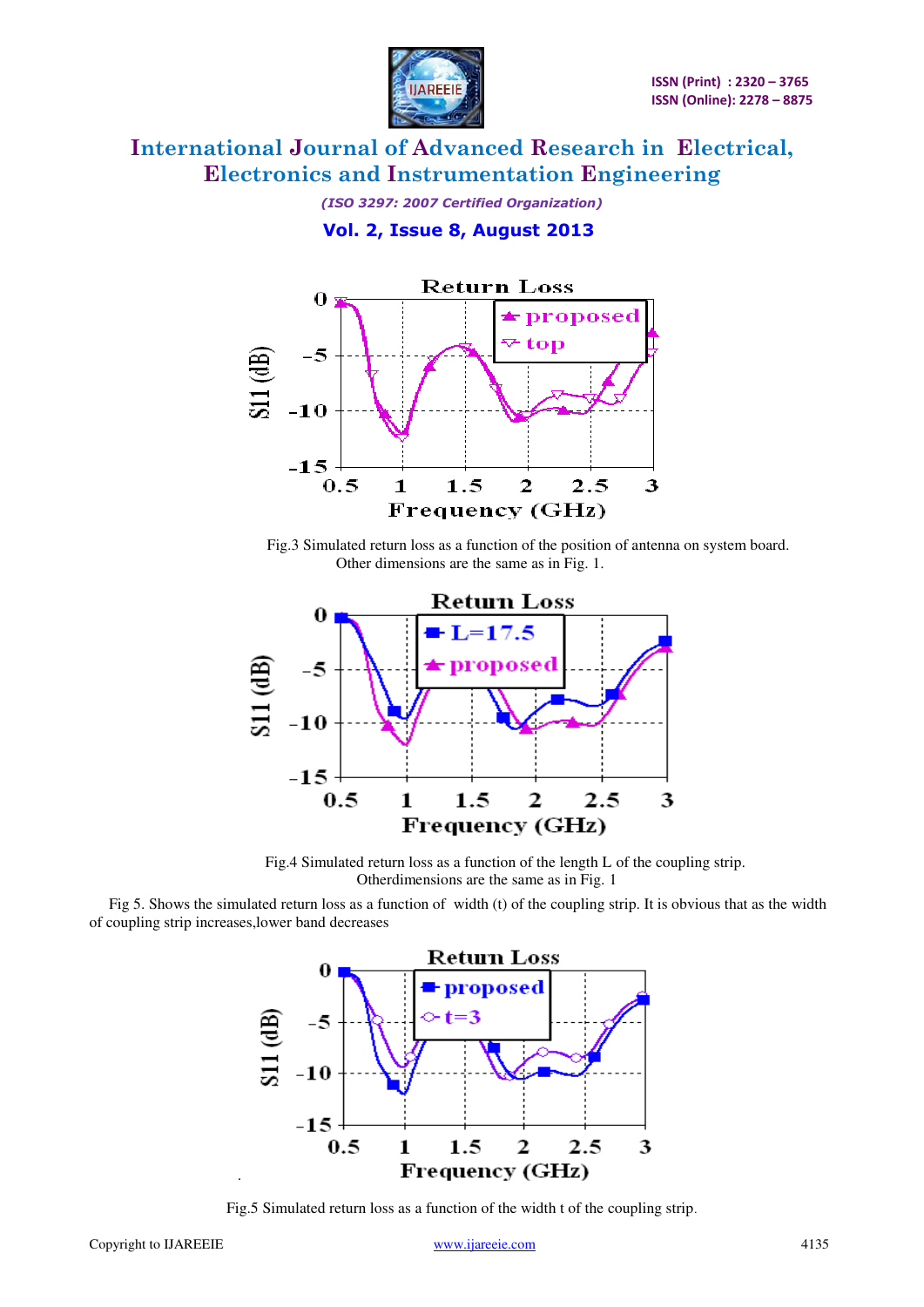

*(ISO 3297: 2007 Certified Organization)* 

## **Vol. 2, Issue 8, August 2013**

Other dimensions are the same as in Fig. 1



Fig.6 Simulated radiation characteristics of proposed antenna

#### IV. CONCLUSION

A planar monopole with a wide radiating strip energized by a coupling feed and short-circuited by an inductive metal strip has been shown to achieve low profile yet wideband operation for applications in the mobile phone to cover the eight-band LTE/GSM/UMTS operation. The proposed antenna can be in an all-printing structure or folded thin structure; both structures can provide two wide operating bands to cover the desired frequency ranges of 698–960 and 1710–2690 MHz. The obtained results indicate that the proposed antenna is suitable to be applied in the modern slim mobile phone for the eight-band LTE/GSM/UMTS operation.

#### **REFERENCES**

- [1] C. C. Lin, H. C. Tung, H. T. Chen, and K. L. Wong, "A folded metalplate monopole antenna for multi-band operation of a PDA phone," Microw. Opt. Technol. Lett., vol. 39, pp. 135–138, Oct. 20, 2003.
- [2] S. Y. Lin, "Multiband folded planar monopole antenna for mobile handset," IEEE Trans. Antennas Propag*.*, vol. 52, pp. 1790–1794, Jul.2004.
- [3] R. A. Bhatti and S. O. Park, "Octa-band internal monopole antenna for mobile phone applications," Electron. Lett*.*, vol. 44, pp. 1447–1448, Dec. 4, 2008.
- [4] R. A. Bhatti, Y. T. Im, J. H. Choi, T. D. Manh, and S. O. Park, "Ultrathin planar inveretd-F antenna for multistandard handsets," Microw.Opt. Technol. Lett., vol. 50, pp. 2894–2897, Nov. 2008.
- [5] J. Villanen, C. Icheln, and P. Vainikainen, "A coupling element-based quad-band antenna structure for mobile handsets," Microw. Opt.Technol. Lett*.*, vol. 49, pp. 1277–1282, Jun. 2007.
- [6] K. L. Wong, Y. C. Lin, and B. Chen, "Internal patch antenna with a thin air-layer substrate for GSM/DCS operation in a PDAphone," IEEE Trans. Antennas Propag*.*, vol. 55, pp. 1165–1172, Apr. 2007.
- [7] K. L. Wong, Y. C. Lin, and T. C. Tseng, "Thin internal GSM/DCS patch antenna for a portable mobile terminal," IEEE Trans. Antennas Propag., vol. 54, pp. 238–242, Jan. 2006.
- [8] M. F. Abedin and M. Ali, "Modifying the ground plane and its effect on planar inverted-F antennas (PIFAs) for mobile phone handsets," IEEE Antennas Wireless Propag. Lett*.*, vol. 2, pp. 226–229, 2003.
- [9] Z. Du, K. Gong, and J. S. Fu, "A novel compact wide-band planar antenna for mobile handsets," IEEE Trans. Antennas Propag*.*, vol. 54, pp. 613–619, Feb. 2006.
- [10] S. Sesia, I. Toufik, and M. Baker, Eds.*,* LTE, The UMTS Long Term Evolution: From Theory to Practice. New York: Wiley, 2009. [
- K. L. Wong, Planar Antennas for Wireless Communications. New York: Wiley, 2003.
- [12] K. L.Wong and C. H. Huang, "Bandwidth-enhanced internal PIFAwith a coupling feed for quad-band operation in the mobile phone," Microw.Opt. Technol. Lett*.*, vol. 50, pp. 683–687, Mar. 2008.
- [13] C. H. Chang and K. L.Wong, "Internal coupled-fed shorted monopole antenna for GSM850/900/1800/1900/UMTS operation in the laptop computer," IEEE Trans. Antennas Propag*.*, vol. 56, pp. 3600–3604, Dec. 2008.
- [14] K. L. Wong and C. H. Huang, "Printed PIFA with a coplanar coupling feed for penta-band operation in the mobile phone," Microw. Opt.Technol. Lett., vol. 50, pp. 3181–3186, Dec. 2008.
- [15] K. L. Wong and S. J. Liao, "Uniplanar coupled-fed printed PIFA for WWAN operation in the laptop computer," Microw. Opt. Technol. Lett*.*, vol. 51, pp. 549–554, Feb. 2009.
- [16] C. T. Lee and K. L. Wong, "Uniplanar coupled-fed printed PIFA for WWAN/WLAN operation in the mobile phone," Microw. Opt. Technol.Lett*.*, vol. 51, pp. 1250–1257, May 2009.
- [17] K. L. Wong and C. H. Huang, "Compact multiband PIFA with a coupling feed for internal mobile phone antenna," Microw. Opt. Technol.Lett*.*, vol. 50, pp. 2487–2491, Oct. 2008.